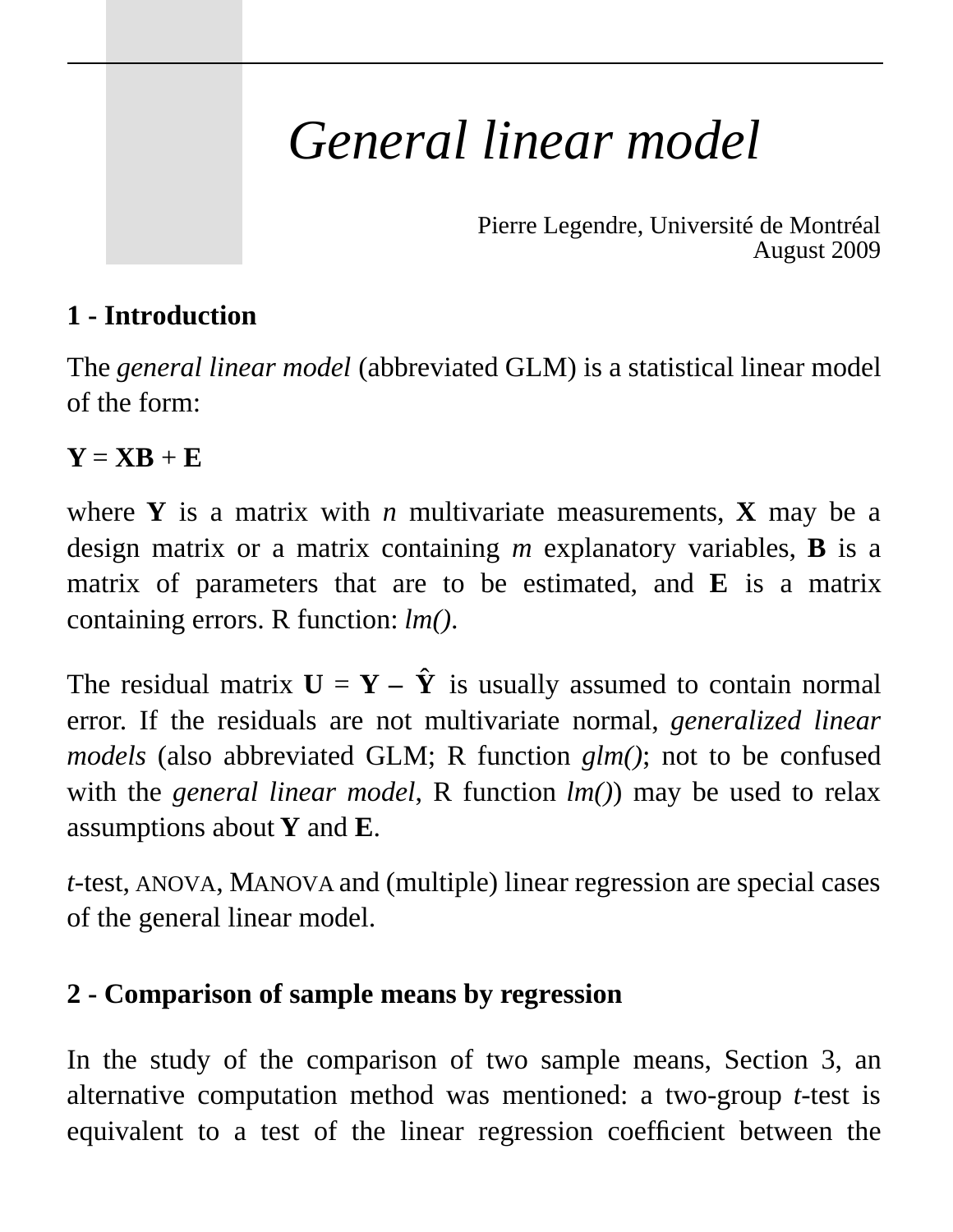response variable and a dummy (binary) variable representing the two groups. This was a first application of the principle of equivalence between the *t*-test and the test in linear regression, in the framework of the general linear model. An exercise was proposed in Section 5 of the *Practicals*.

We will develop that idea and generalize it to all forms of mean comparisons.

### **Dummy variable coding for factors**

The one-way analysis-of-variance problem is equivalent to the problem of explaining the variation in a response variable using a series of dummy variables coding for the groups. Exactly  $(k - 1)$  coding variables are necessary to represent the membership of the observations into *k* groups.

The naive solution is to represent the membership into *k* groups by *k* dummy variables. It turns out, however, that when *k* dummy variables are used, the sum-of-squares-and-cross-products (SSCP) matrix of these variables is collinear and cannot be inverted by ordinary inversion, (R function *solve()*) whereas inverting that matrix is necessary to compute the regression coefficients; see the lecture on multiple regression.

Consider the following example where  $k = 3$  groups of objects are coded for regression using 3 dummy (binary, 0-1) variables, plus the column of '1' that are used to estimate the intercept:

|                    | Code intercept | <b>Binary Gr. 1</b> | <b>Binary Gr. 2</b> | <b>Binary Gr. 3</b> |
|--------------------|----------------|---------------------|---------------------|---------------------|
| Group1, replicate1 |                |                     |                     |                     |
| Group1, replicate2 |                |                     |                     |                     |
| Group1, replicate3 |                |                     |                     |                     |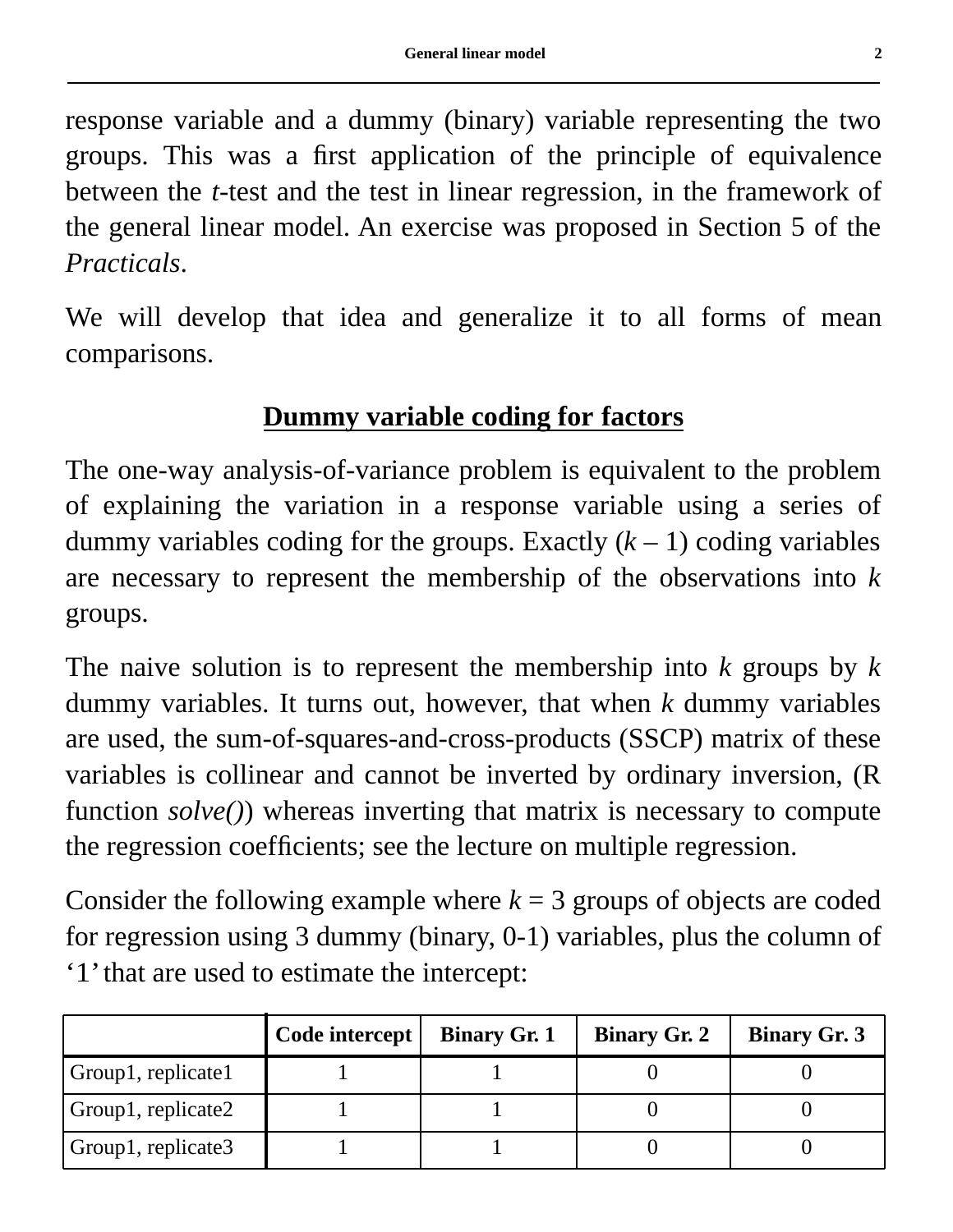|                    | Code intercept | <b>Binary Gr. 1</b> | <b>Binary Gr. 2</b> | <b>Binary Gr. 3</b> |
|--------------------|----------------|---------------------|---------------------|---------------------|
| Group1, replicate4 |                |                     | $\Omega$            |                     |
| Group1, replicate5 |                |                     | $\Omega$            | $\mathbf{0}$        |
| Group2, replicate1 |                | $\Omega$            |                     | $\Omega$            |
| Group2, replicate2 |                | $\Omega$            |                     | $\Omega$            |
| Group2, replicate3 |                | $\theta$            |                     | $\mathbf{\Omega}$   |
| Group2, replicate4 |                | $\theta$            |                     |                     |
| Group2, replicate5 |                | 0                   |                     | $\mathbf{\Omega}$   |
| Group3, replicate1 |                | 0                   | $\theta$            |                     |
| Group3, replicate2 |                | $\Omega$            | $\Omega$            |                     |
| Group3, replicate3 |                | $\mathcal{O}$       | $\Omega$            |                     |
| Group3, replicate4 |                | $\mathbf{\Omega}$   | $\Omega$            |                     |
| Group3, replicate5 |                |                     | $\theta$            |                     |

That coding, which uses 3 dummy variables, fully and unambiguously describes the group membership of the observations, but the corresponding SSCP matrix cannot be inverted (see *Practicals*). So it cannot be used in regression analysis.

The following coding also fully and unambiguously describes the group membership of the observations. It offers the advantage that the corresponding SSCP matrix can be inverted (see *Practicals*):

|                    | Code intercept | <b>Binary Gr. 1</b> | <b>Binary Gr. 2</b> |
|--------------------|----------------|---------------------|---------------------|
| Group1, replicate1 |                |                     |                     |
| Group1, replicate2 |                |                     |                     |
| Group1, replicate3 |                |                     |                     |
| Group1, replicate4 |                |                     |                     |
| Group1, replicate5 |                |                     |                     |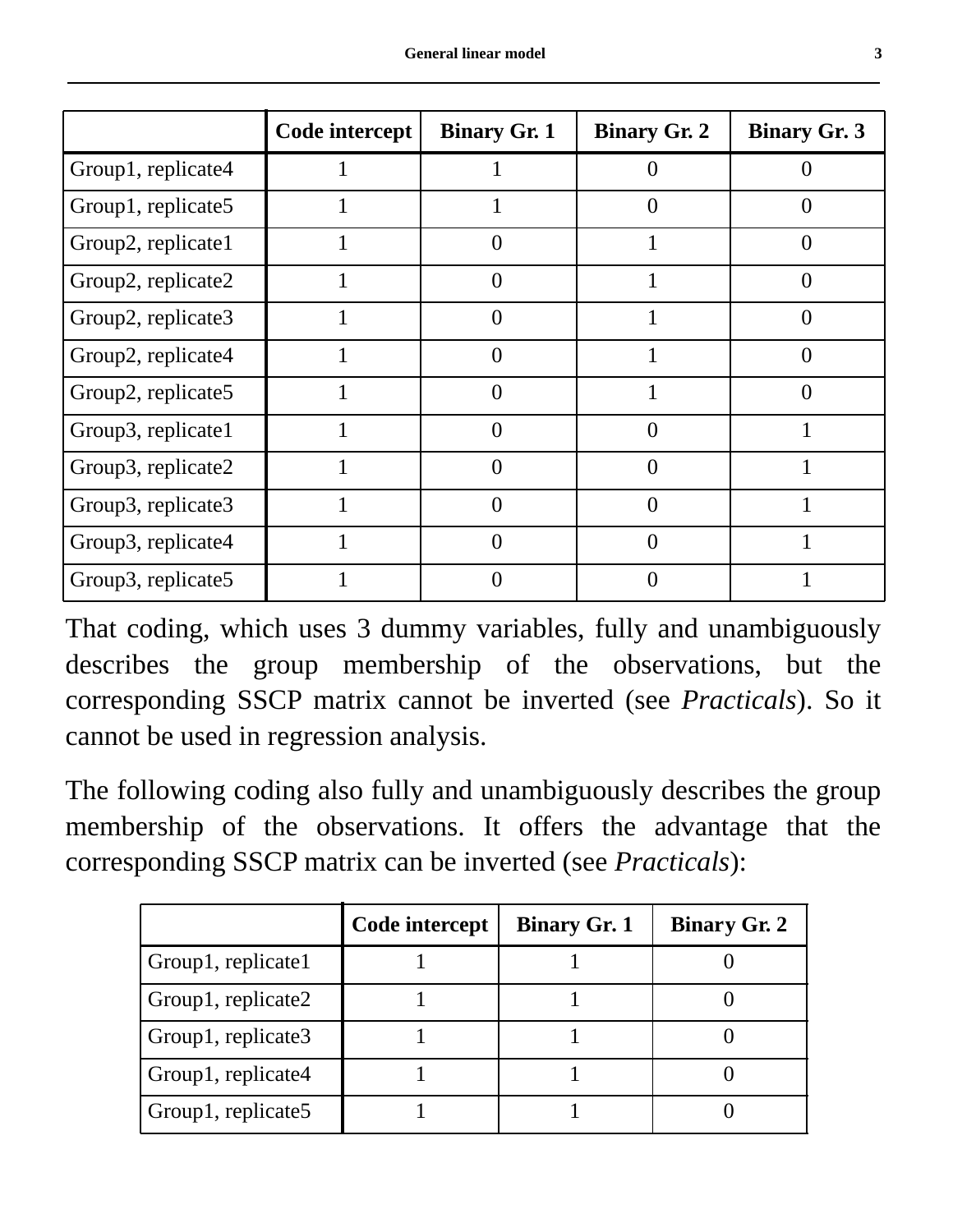|                    | Code intercept | <b>Binary Gr. 1</b> | <b>Binary Gr. 2</b> |
|--------------------|----------------|---------------------|---------------------|
| Group2, replicate1 |                | $\Omega$            |                     |
| Group2, replicate2 |                | 0                   |                     |
| Group2, replicate3 |                |                     |                     |
| Group2, replicate4 |                | ∩                   |                     |
| Group2, replicate5 |                | ∩                   |                     |
| Group3, replicate1 |                |                     |                     |
| Group3, replicate2 |                | ∩                   |                     |
| Group3, replicate3 |                | $\Omega$            |                     |
| Group3, replicate4 |                |                     |                     |
| Group3, replicate5 |                |                     |                     |

Any one of the three "Group" columns could have been removed.

Another form of coding, called Helmert contrasts, can be used. For the example, the coding variables are the following:

|                    | Code intercept | <b>Helmert 1</b> | <b>Helmert 2</b>  |
|--------------------|----------------|------------------|-------------------|
| Group1, replicate1 |                | $\overline{2}$   | 0                 |
| Group1, replicate2 |                | $\overline{2}$   | $\mathbf{\Omega}$ |
| Group1, replicate3 |                | $\overline{2}$   | $\mathbf{\Omega}$ |
| Group1, replicate4 |                | $\overline{2}$   | $\mathbf{\Omega}$ |
| Group1, replicate5 | 1              | $\overline{2}$   | $\Omega$          |
| Group2, replicate1 | 1              | $-1$             |                   |
| Group2, replicate2 | 1              | $-1$             | 1                 |
| Group2, replicate3 | 1              | $-1$             | 1                 |
| Group2, replicate4 | 1              | $-1$             |                   |
| Group2, replicate5 |                | $-1$             |                   |
| Group3, replicate1 |                |                  |                   |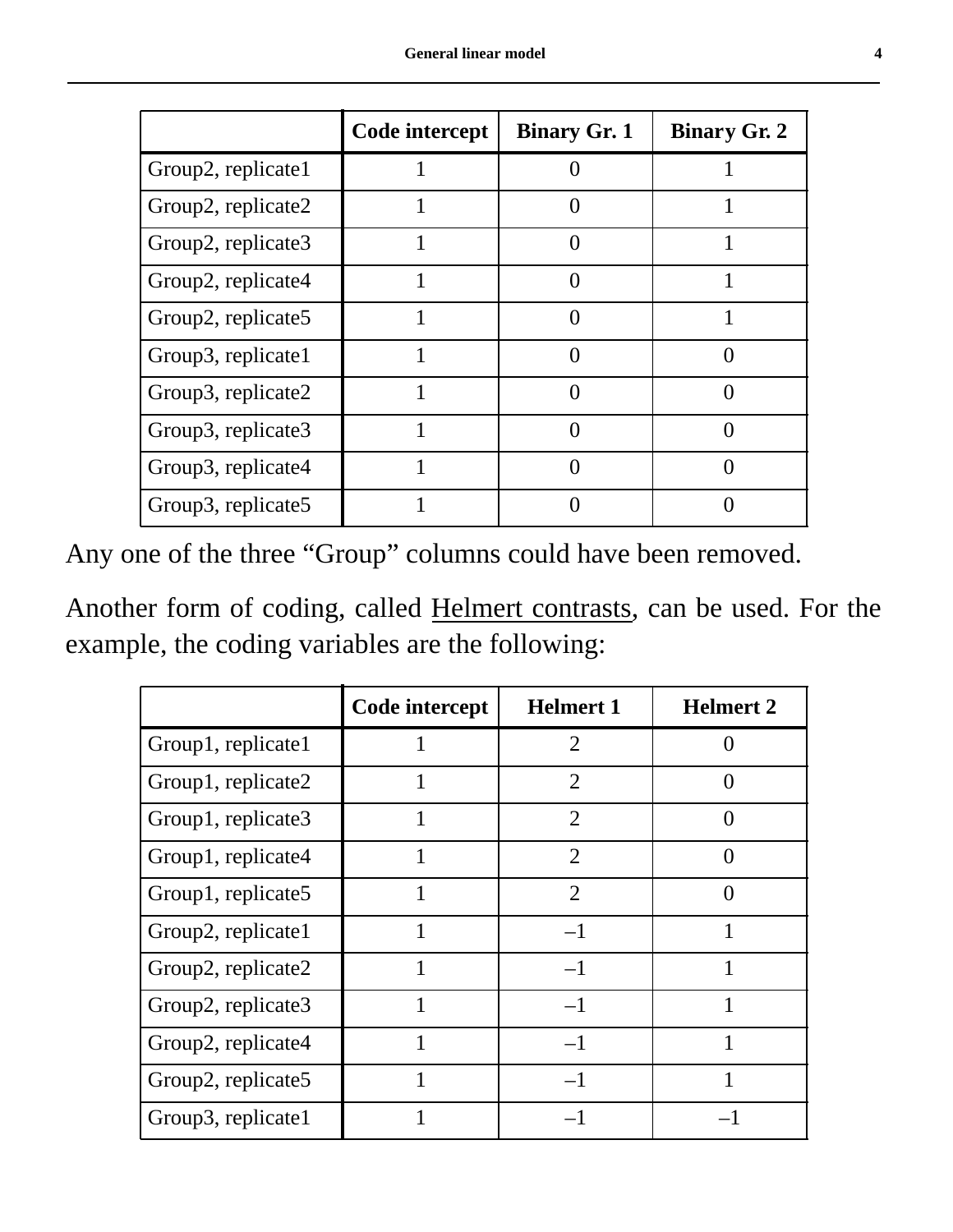|                    | Code intercept | <b>Helmert 1</b> | <b>Helmert 2</b> |
|--------------------|----------------|------------------|------------------|
| Group3, replicate2 |                |                  |                  |
| Group3, replicate3 |                |                  |                  |
| Group3, replicate4 |                |                  |                  |
| Group3, replicate5 |                |                  |                  |

The number of Helmert contrasts necessary to correctly and unambiguously describes the group membership of the observations is 2; it is the same as with dummy variables. Helmert contrasts are orthogonal to each other. They are also centred on mean 0: the column sums are 0. Regression using Helmert contrasts produces the same  $R^2$  as regression with dummy variables. In crossed ANOVA, however, the use of Helmert contrasts will be necessarily to correctly code for the interaction.

The coding rule for Helmert contrasts is illustrated by the following examples:

| 2 groups:  | 3 groups:   | 4 groups:                                    | 5 groups:      | etc.                                                      |
|------------|-------------|----------------------------------------------|----------------|-----------------------------------------------------------|
| 1 variable | 2 variables | 3 variables                                  | 4 variables    |                                                           |
| $+1$       |             | $+3$<br>$\boldsymbol{0}$<br>$+2$<br>$\Omega$ | $+3$ 0<br>$+2$ | $\overline{\mathbf{0}}$<br>$\overline{0}$<br>$\mathbf{0}$ |

Note: the number of Helmert or binary variables used in the regression equation is equal to the number of degrees of freedom of the amonggroup variation in ANOVA, which is  $(k - 1)$ .

Function to construct Helmert contrasts in R: *contr.helmert()*. Other types of contrasts are available: see *?contr.helmert*.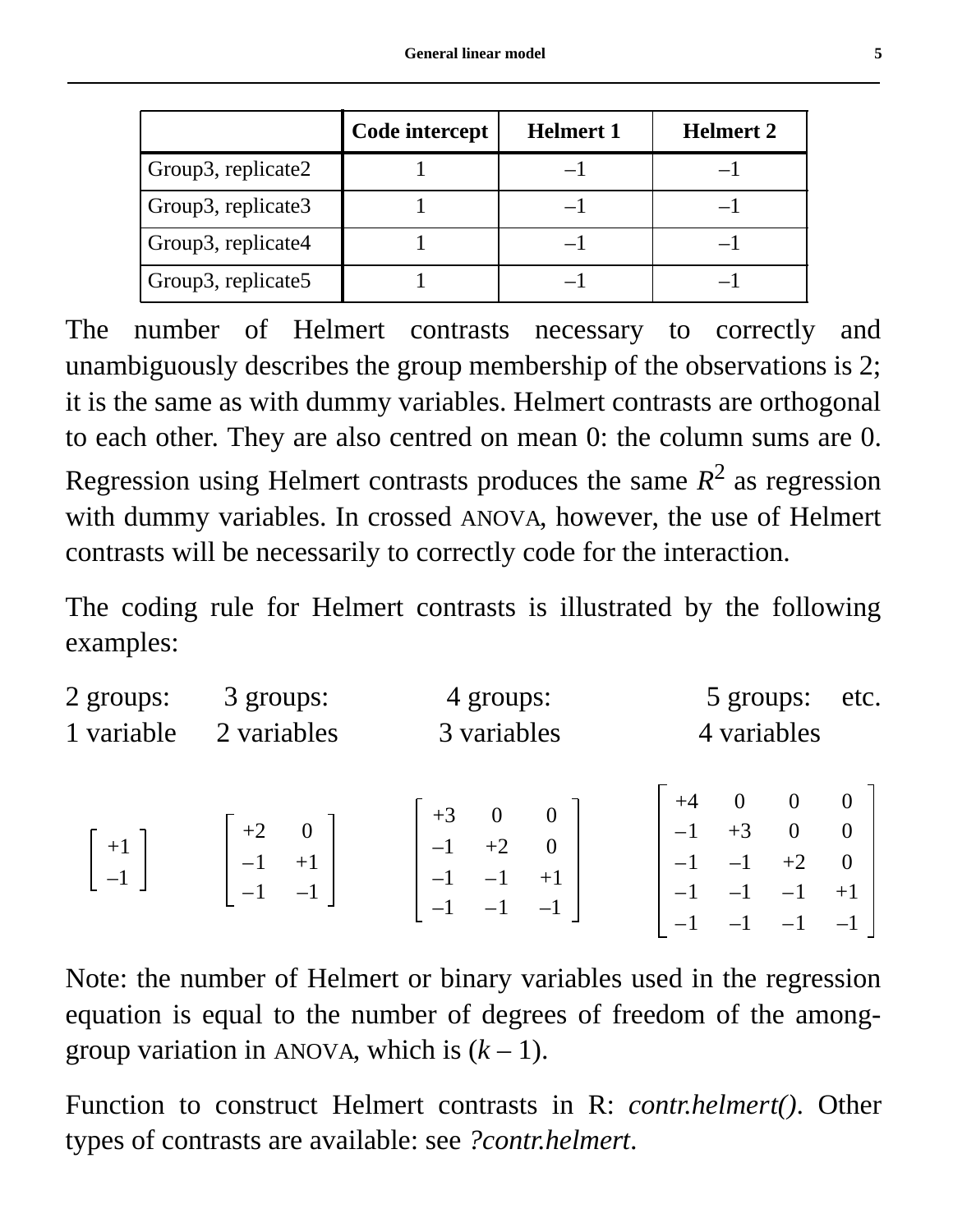# **Applications**

In Section 4 of the document on the comparison of two sample means, a paragraph mentioned that a two-group *t*-test for related samples is equivalent to a *t*-test of the linear regression coefficient between the response variable and a dummy variable representing the two groups, in the presence of binary or Helmert covariables representing the related observations.

Two exercises are proposed in the *Practicals*, one using binary variables to code for the related observations, the other Helmert-coded variables.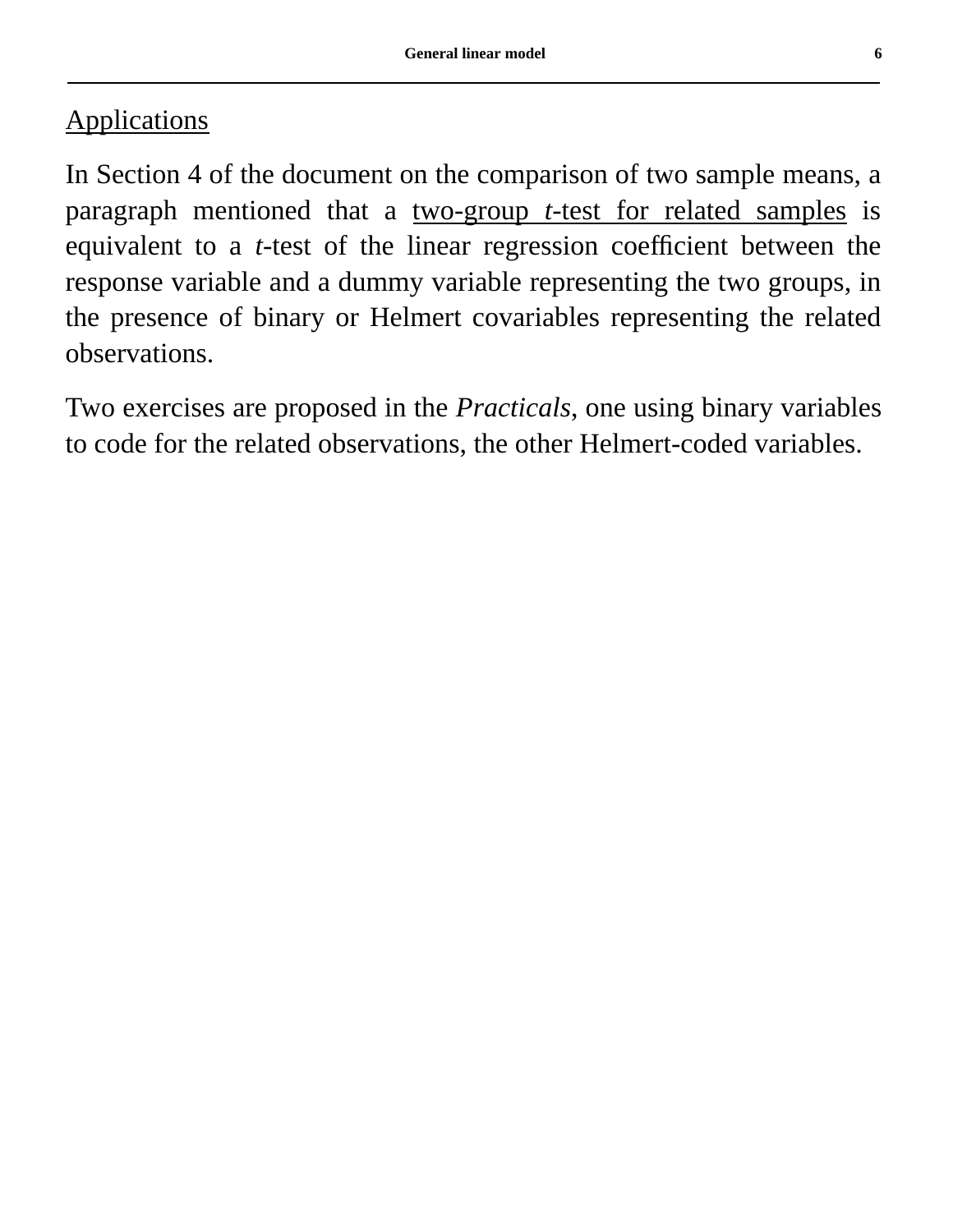# **Interaction**

In crossed ANOVA, a significant interaction between two factors indicates that the effects of one of the factors are not consistent across the levels of the other factor.

With more than one factor, one must represent the main factors using Helmert contrasts. The interaction dummy variables are the direct products of the Helmert variables coding for the main factors. Example:

| ${\bf y}$ | <b>Factor A</b> |                | <b>Factor B</b> | <b>Interaction AxB</b> |                |
|-----------|-----------------|----------------|-----------------|------------------------|----------------|
| $y_{III}$ | $\overline{2}$  | $\overline{0}$ | 1               | $\overline{2}$         | $\overline{0}$ |
| $y_{112}$ | $\overline{2}$  | $\mathbf{0}$   | $\mathbf{1}$    | $\overline{2}$         | $\overline{0}$ |
| $y_{121}$ | $\overline{2}$  | $\overline{0}$ | $-1$            | $-2$                   | $\overline{0}$ |
| $y_{122}$ | $\overline{2}$  | $\overline{0}$ | $-1$            | $-2$                   | $\overline{0}$ |
| $y_{211}$ | $-1$            | $\mathbf{1}$   | $\mathbf{1}$    | $-1$                   | $\mathbf{1}$   |
| $y_{212}$ | $-1$            | $\mathbf{1}$   | $\mathbf{1}$    | $-1$                   | $\mathbf{1}$   |
| $y_{221}$ | $-1$            | $\mathbf{1}$   | $-1$            | 1                      | $-1$           |
| $y_{222}$ | $-1$            | $\mathbf{1}$   | $-1$            | $\mathbf{1}$           | $-1$           |
| $y_{311}$ | $-1$            | $-1$           | $\mathbf{1}$    | $-1$                   | $-1$           |
| $y_{312}$ | $-1$            | $-1$           | $\mathbf{1}$    | $-1$                   | $-1$           |
| $y_{321}$ | $-1$            | $-1$           | $-1$            | $\mathbf{1}$           | $\mathbf{1}$   |
| $y_{322}$ | $-1$            | $-1$           | $-1$            | $\mathbf{1}$           | $\mathbf{1}$   |

The number of variables representing the interaction is equal to the number of variables coding for A times the number of variables coding for B. The Helmert variables representing the main factors A and B are orthogonal by design of the experiment, since the main factors are crossed and the design is balanced. The variables representing the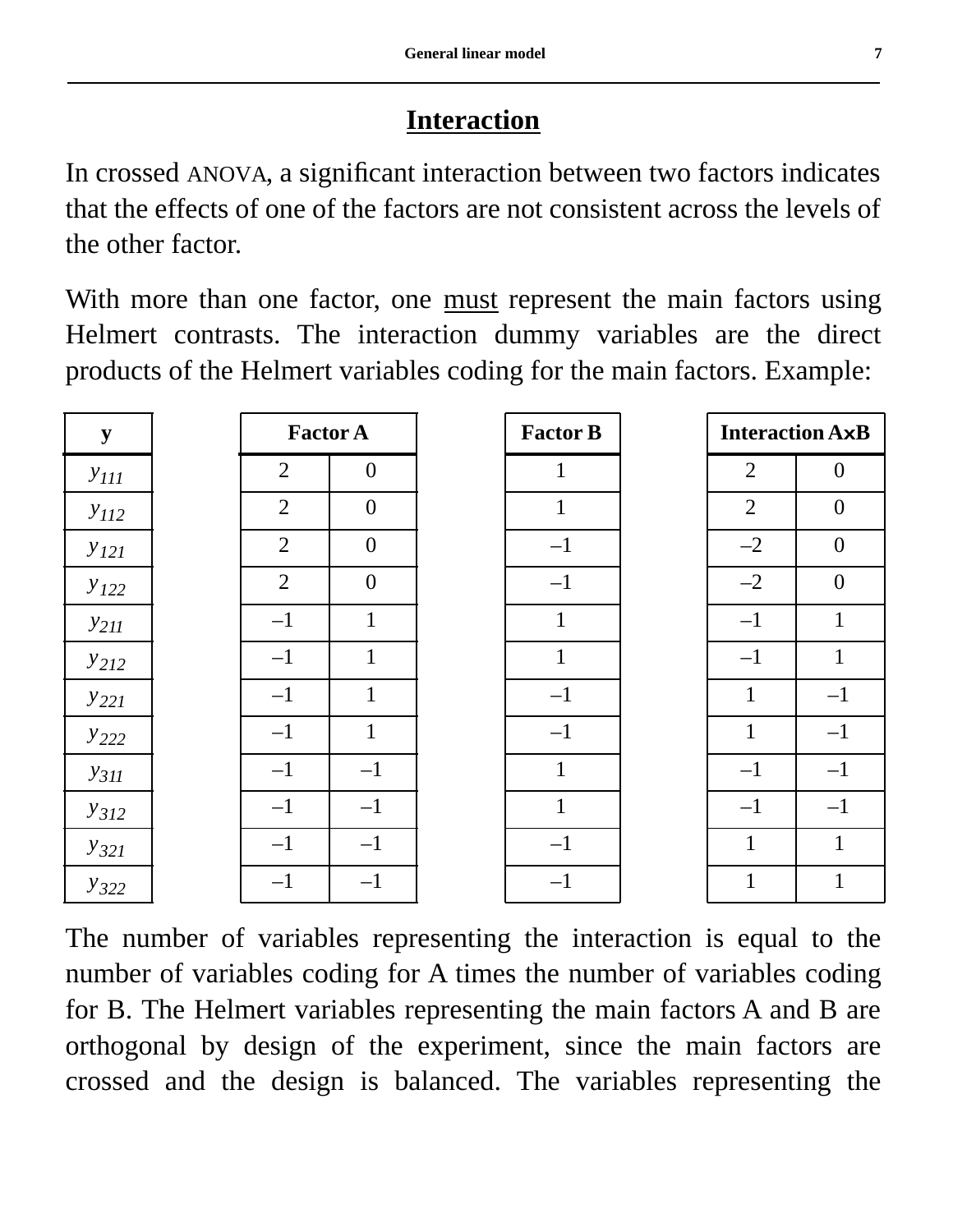interaction are orthogonal among themselves. By construction, they are also orthogonal to the variables representing the main factors A and B.

### **Application**

We can use this form of coding to revisit the rat feeding example, where 12 rats, males and females, were fed fresh and rancid lard (pig fat). The response variable recorded how much fat (in g) each rat had eaten. The data can be coded using Helmert contrasts for the main factors, and from them, the interaction variables can be constructed:

|                 | 709 |         | $+1$  |  | $+1$     |                 | $+1$ |
|-----------------|-----|---------|-------|--|----------|-----------------|------|
|                 | 679 | $Sex =$ | $+1$  |  | $ +1$    |                 | $+1$ |
|                 | 699 |         | $+1$  |  | $ +1$    |                 | $+1$ |
|                 | 592 |         | $+1$  |  |          |                 |      |
|                 | 538 |         | $+1$  |  |          |                 |      |
| $Consumption =$ | 476 |         | $+1$  |  | $Lard =$ | Interaction $=$ |      |
|                 | 657 |         |       |  | $+1$     |                 |      |
|                 | 594 |         | $ +1$ |  |          |                 |      |
|                 | 677 |         |       |  | $+1$     |                 |      |
|                 | 508 |         |       |  |          |                 | $+1$ |
|                 | 505 |         |       |  |          |                 | $+1$ |
|                 | 539 |         |       |  |          |                 | $+1$ |

These data will be analysed in the *Practicals* and the results compared to the regular 'aov' results.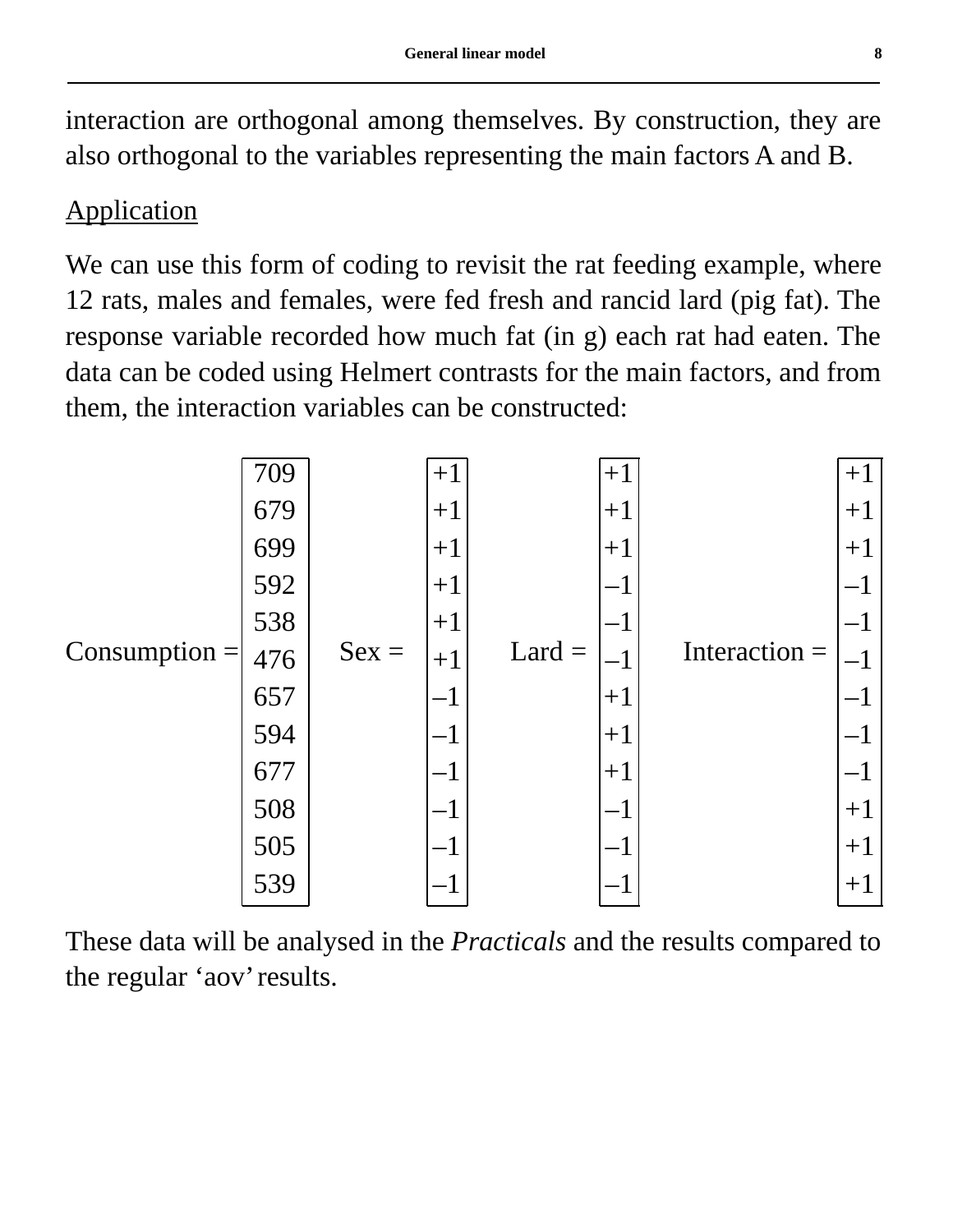#### Two-way anova with interaction computed in R

# Two-way anova with replication, Model I (two fixed factors)

# Rats data

Consumption =  $c(709, 679, 699, 592, 538, 476, 657, 594, 677, 508, 505, 539)$  $Sex = gl(2,6)$ Lard =  $gl(2, 3, length=12)$ Sex # [1] 1 1 1 1 1 1 2 2 2 2 2 2 # Levels: 1 2 Lard # [1] 1 1 1 2 2 2 1 1 1 2 2 2 # Levels: 1 2

# 1. Two-way anova using the aov() function of the stats package (parametric tests)

 $aovres4 = aov(Consumption \sim Sex*Lard)$ 

|   | summary(aov,res4) |              |         |      |                                        |  |
|---|-------------------|--------------|---------|------|----------------------------------------|--|
| # |                   |              |         |      | Df Sum Sq Mean Sq F value $Pr(\geq F)$ |  |
|   | $#$ Sex           | $\mathbf{1}$ |         |      | 3781 3781 2.5925 0.1460358             |  |
|   | $#$ Lard          | $\mathbf{1}$ |         |      | 61204 61204 41.9685 0.0001925 ***      |  |
|   | $#$ Sex:Lard      | $\mathbf{1}$ | 919     |      | 919  0.6300 <mark>0.4502546</mark>     |  |
|   | $#$ Residuals     |              | 8 11667 | 1458 |                                        |  |

# 2. Two-way anova by RDA using the rda() function of the vegan package (permutation tests)

# 2.1. Construct the matrix of Helmert contrasts. Remove the first column (intercept).

helmert = model.matrix(~ Sex\*Lard, contrasts=list(Sex="contr.helmert", Lard="contr.helmert"))[,-1]

# 2.2. Test the interaction by RDA. Factors Sex and Lard form the matrix of covariables.

interaction.rda = rda(Consumption, helmert[, $3$ ], helmert[, $1:2$ ]) anova(interaction.rda, step=10000, perm.max=10000)

```
# Permutation test for rda under reduced model
# Model: rda(X = \text{consumption}, Y = \text{helmert}, 3], Z = \text{helmert}, 1:2])# Df Var F N.Perm Pr(>F)
# Model 1 83.52 0.63 9999 0.4404
# Residual 8 1060.61 
# \mathbf{F} = 0.6300, \mathbf{p} = 0.4404
```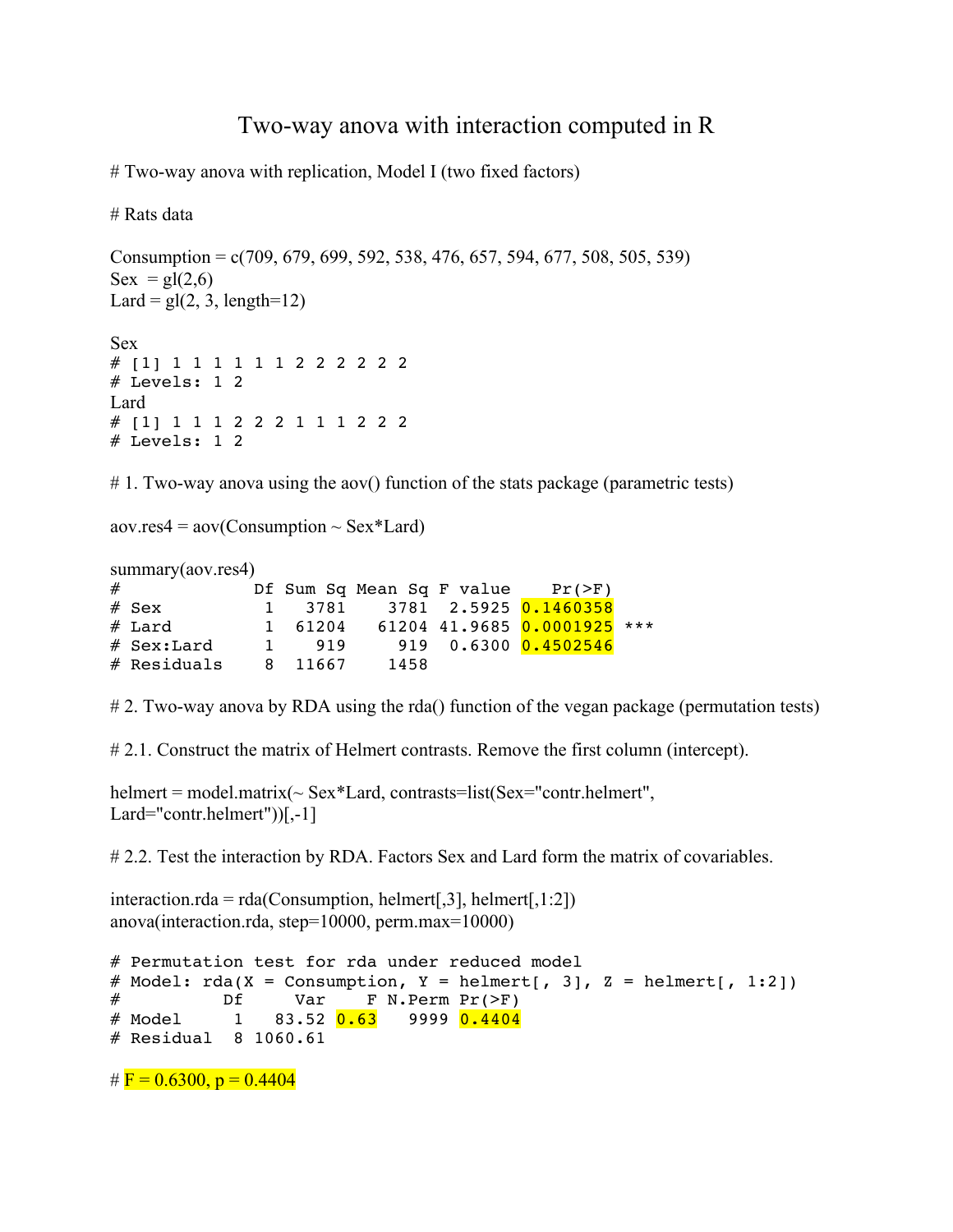# 2.3. Test the main factor Sex by RDA. Lard and the interaction form the matrix of covariables.

```
Sex.rda = rda(Consumption, helmert[,1], helmert[,2:3])
anova(Sex.rda, step=10000, perm.max=10000) 
# Model: rda(X = \text{consumption}, Y = \text{helmert}, 1], Z = \text{helmert}, 2:3]# Df Var F N.Perm Pr(>F)
# Model       1   343.7 <mark>2.5925</mark>    9999 <mark>0.1435</mark>
# Residual 8 1060.6
```

```
# \mathbf{F} = 2.5925, \mathbf{p} = 0.1435
```
# 2.4. Test the main factor Lard by RDA. Sex and the interaction form the matrix of covariables.

Lard.rda = rda(Consumption, helmert[,2], helmert[,c(1,3)]) anova(Lard.rda, step=10000, perm.max=10000)

```
# Model: rda(X = \text{consumption}, Y = \text{helmert}, 2], Z = \text{helmert}, c(1, 3))# Df Var F N.Perm Pr(>F) 
# Model 1 5564.0 41.968 999 0.001 ***
# Residual 8 1060.6
```
#  $\mathbf{F} = 41.968$ ,  $\mathbf{p} = 0.0016$ 

#2.5. Compute the R-square corresponding to the amount of variation of Consumption explained by each of the main factors

Sex.rda # Summary of the RDA results for factor Sex

```
# Call: rda(X = \text{consumption}, Y = \text{helmert}, 1, Z = \text{helmert}, 2:3)# Inertia Proportion Rank
# Total 7.052e+03 1.000e+00 
# Conditional 5.648e+03 8.009e-01 2
# Constrained 3.437e+02 4.874e-02 1 \leq R2 = 0.04874# Unconstrained 1.061e+03 1.504e-01 1
# Inertia is variance
```
--------

Lard.rda rda # Summary of the RDA results for factor Lard

```
# Call: rda(X = \text{consumption}, Y = \text{helmert}[, 2], Z = \text{helmert}[, c(1, 3)]# Inertia Proportion Rank
# Total 7.052e+03 1.000e+00 
# Conditional 4.272e+02 6.058e-02 2
# Constrained 5.564e+03 7.890e-01 1 <= R2 = 0.7890
# Unconstrained 1.061e+03 1.504e-01 1
# Inertia is variance
```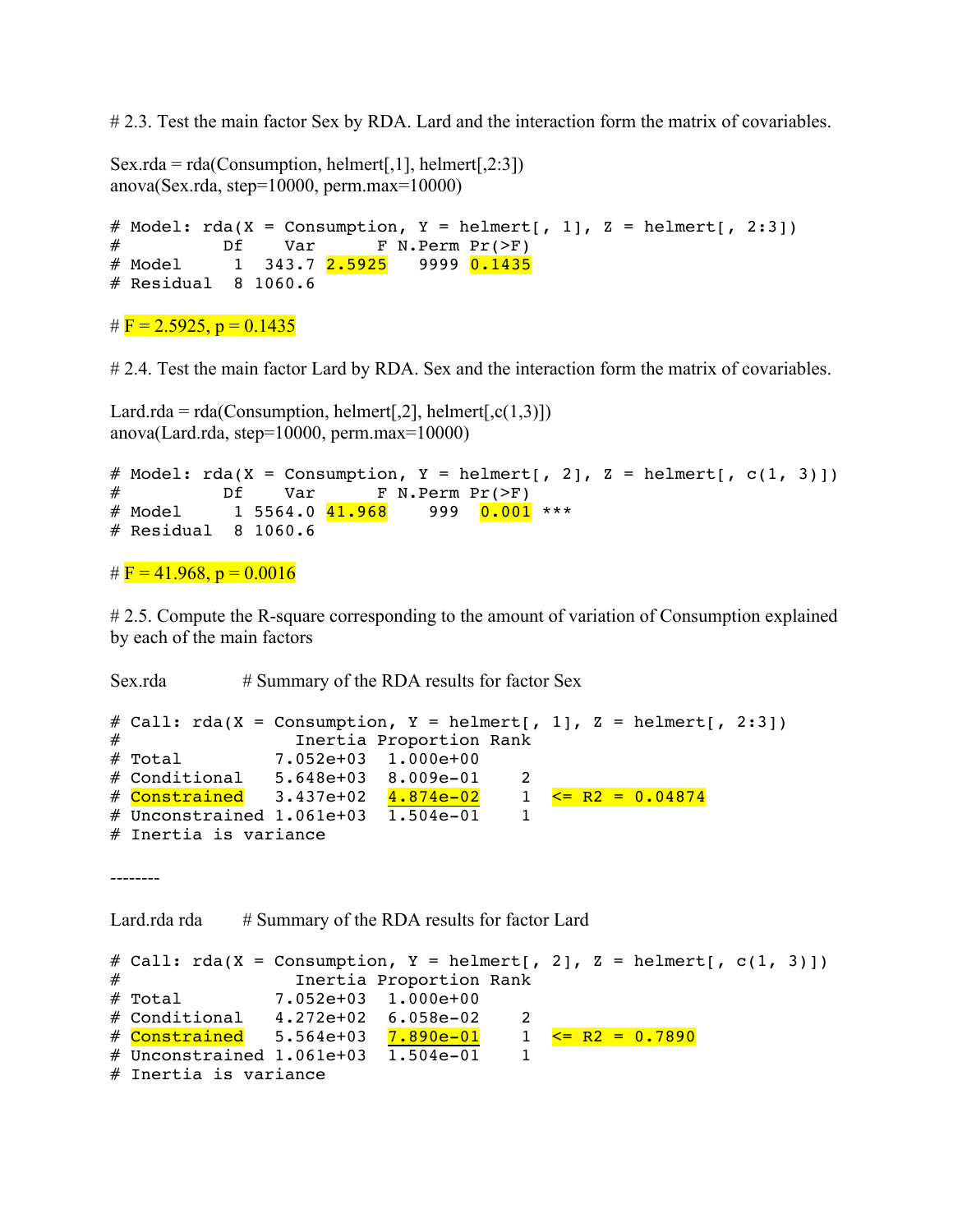# **3 - Regression using quantitative and 'factor' explanatory variables**

Regression analysis (R function l*m()*) can use combinations of quantitative and qualitative ('factor') explanatory variables. The analysis can contain several quantitative and several 'factor' explanatory variables. If an interaction between factors is included in the analysis, make sure it is represented by products of Helmert contrasts.

The analysis of covariance (ANCOVA) is a mixed analysis of this type, involving quantitative and qualitative ('factor') explanatory variables. In R, it can be computed by *lm()*, which accepts combinations of quantitative and 'factor' variables. In ANCOVA, one is particularly interested in determining the interplay between the quantitative explanatory variable(s) and the factor(s). By testing the difference between nested models, one can check if the response can be modelled

- by a single model of the quantitative variable(s),
- by models that differ in their intercepts, depending on the level of the factor(s), but have the same slope,
- by models that differ in their slopes, depending on the level of the factor(s), but have the same intercept or centroid,
- or by entirely different linear models.

The analysis of covariance will not be developed further in this Workshop. Please consult advanced textbooks on ANCOVA.